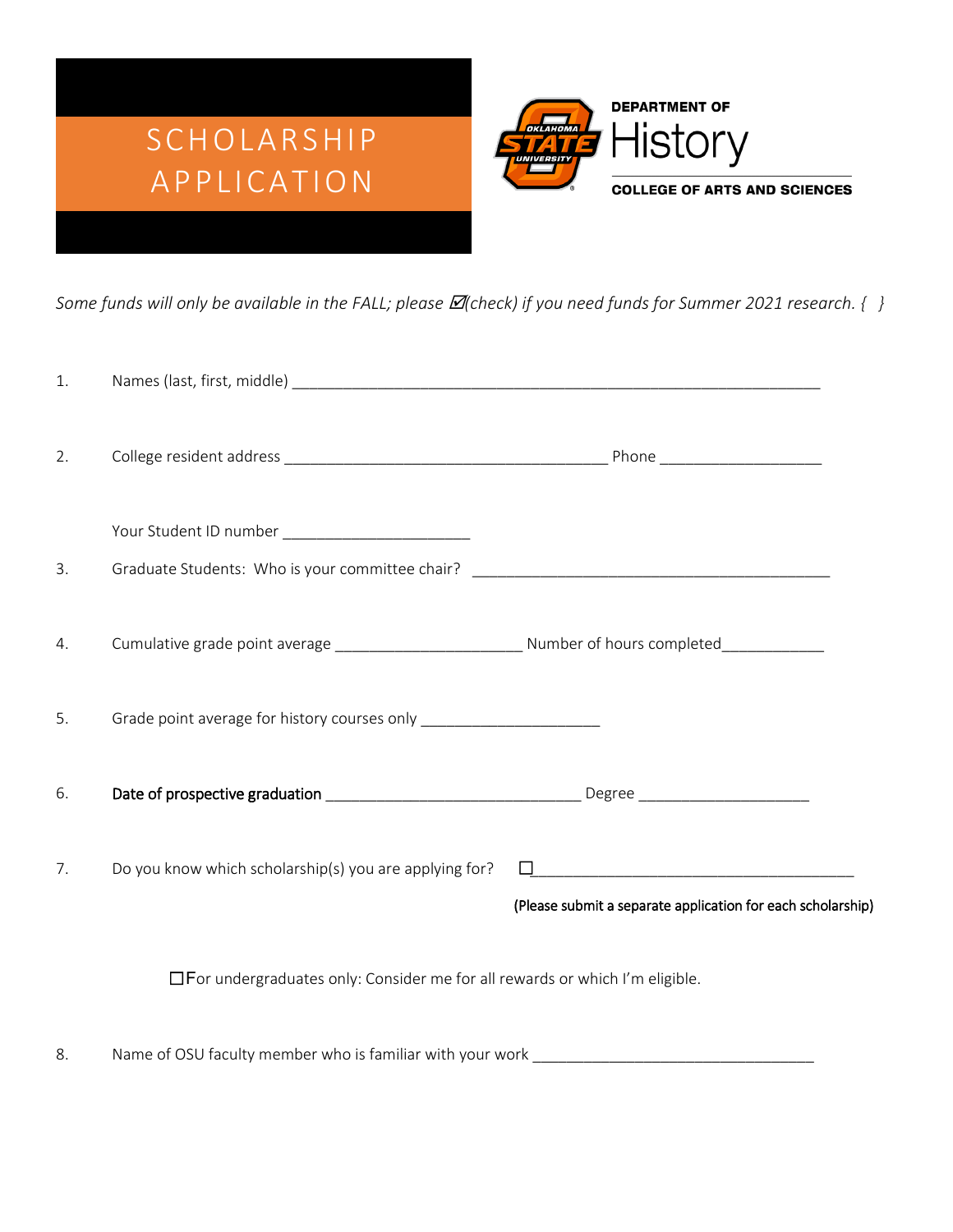9. Scholarships, loans, or teaching assistantships received during the last three years:

10. Were you born in Oklahoma?

If not, how old were you when you moved here?

11. In a few sentences, discuss your career goals and the profession in which you are interested.

- 12. If applying for the following awards, please provide the necessary information.
	- a. For the Gabriel, Dobson and Arrington awards, financial need is a criterion: explain briefly. b. For the Berlin B. Chapman Scholarship, discuss work you have done in the area of Oklahoma History. c. For the O.A. Hilton Scholarship, you must indicate that you were born in Oklahoma and lived in the state most of your life. Discuss work you have done in one or more of the following areas:
		- 1) American Economic History,
		- 2) Oklahoma History
		- 3) Native American History (as it pertains to Oklahoma),
		- 4) Western Frontier in American History,
		- 5) Latin-American History,
		- 6) History of the US Southwest.
	- d. For the DeWitt Minority scholarship, indicate which ethnic minority is applicable to you.

e. For some of the Townsend awards, a possible career in teaching American History is preferred. How does this apply to you?

## 13. Attach to this application an up-to-date unofficial transcript of your courses and grades and a resume reflecting your academic achievements and extracurricular activities. When required, applicants must also include a brief letter of support from a member of the History Department.

14. Return this completed application form to the Chair, Scholarship Committee, OSU History Department, 101 SS&H, Stillwater, OK 74078-3054. Email[: susan.oliver@okstate.edu](mailto:susan.oliver@okstate.edu)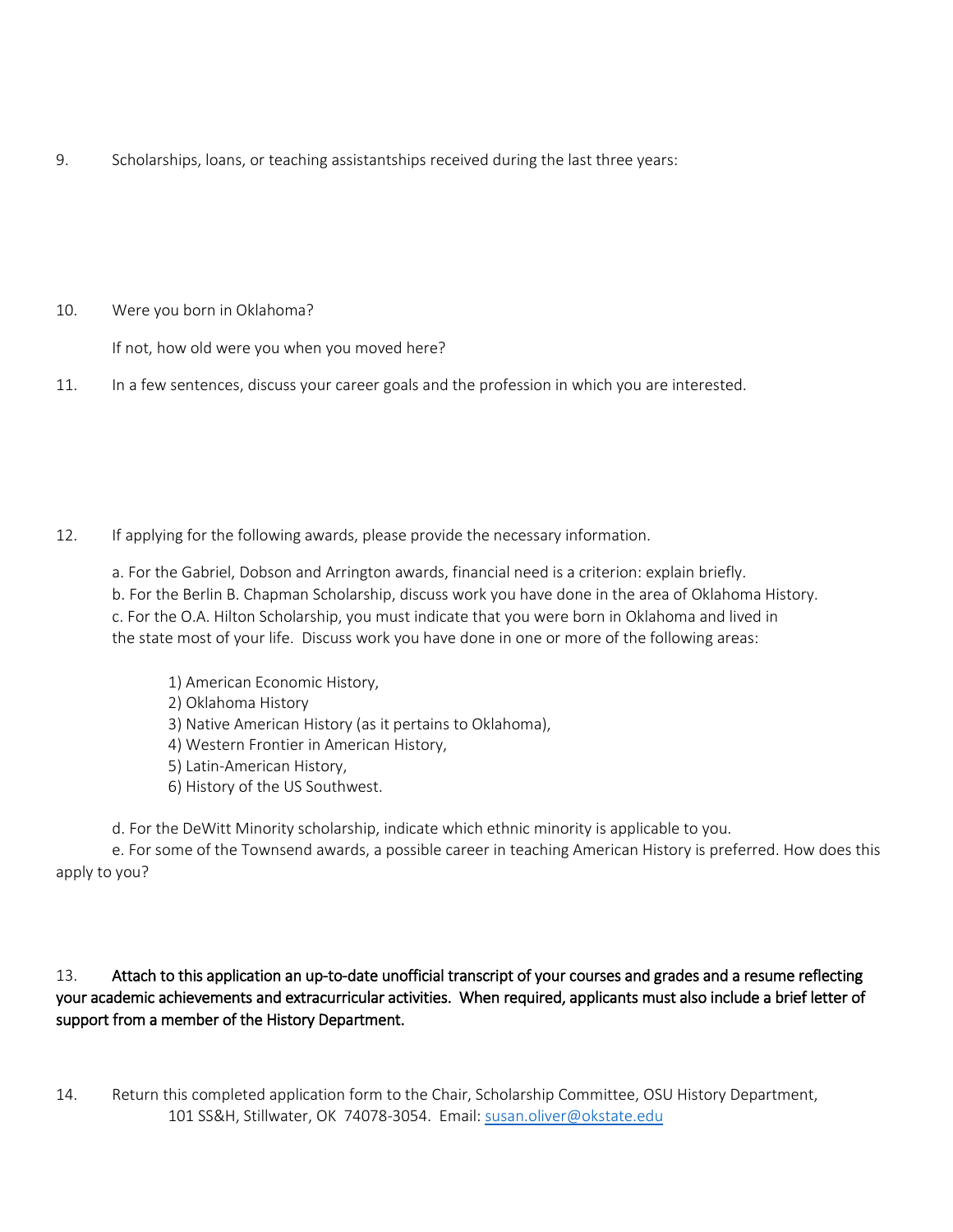## **UNDERGRADUATE STUDENTS History Department Scholarships and Awards**

### **Spring 2021**

*Please Note: Due to regulations surrounding federally-sponsored student loans and grants, these awards will be deposited directly into the recipient's Bursar account and reported to Financial Aid. Thus, an award could impact the recipient's*  financial aid package for the upcoming semesters. If you have any questions or concerns about this situation, contact the *Office of Scholarships and Financial Aid, 119 Student Union (744-6604)*

**For each award, all applicants must submit: 1) a completed OSU History Department Scholarship Application; 2) an up-to-date unofficial transcript of courses and grades; and 3) a resume reflecting academic achievements and extracurricular activities. A few of the awards will ask for additional materials, such as a letter from a history department faculty member who knows your work.**

*Several of the awards, as noted below, also require a brief letter of recommendation from a History Department faculty member. Procuring this letter need not be seen as an intimidating or onerous task. Simply ask an instructor who is*  familiar with your work to forward a paper copy of a letter on your behalf to the Chair of the Scholarship Committee. *Faculty members are happy to assist their students in this fashion, but please give them at least a week's notice.*

**1. The Homer L. Knight Outstanding Senior Award** (one award at \$700 funding available **SPRING** only). Applicants must be History majors and have completed at least 93 hours with an overall GPA of 3.5 or above. *This scholarship also requires a letter of recommendation from a History Department faculty member.*

**2. Outstanding Sophomore History Major** (one award at \$950 --funding available **FALL** only). Applicants **must have been born in Oklahoma** and have completed at least 27 hours with a 3.5 GPA or better overall and a 3.75 or better in History courses. They should plan to teach American History in some fashion during their professional careers. This may include at the post-secondary level. If qualified applicants are not found, faculty may nominate a student.

**3. Outstanding Junior History Major** (one award at up to \$1000--funding available **FALL** only). Applicants **must have been born in Oklahoma** and have completed at least 59 hours with a 3.5 GPA or better overall and at least a 3.75 in History courses.

**4. Berlin B. Chapman Endowed Scholarship** (up to five undergraduate/graduate awards of up to \$1050 funding available **FALL** only). Awards will be given to full-time undergraduate or graduate students working toward a degree in History at OSU. Preference will be given to applicants whose main focus of study is Oklahoma History.

**5. The History Department Undergraduate Research Paper Awards** (two awards at \$800--funding available **SPRING** only) funded by the History Scholarship Fund. The award will recognize the best papers in any area of History written for a history course taken at OSU by a history major during the Spring, Summer, or Fall Semester of 2019. The papers submitted for the competition will be judged according to the following criteria: 1) **Originality**. Each paper should develop a clear thesis and should not be simply descriptive. 2) **Research**. Each paper should utilize both primary and secondary sources and should include documentation and a bibliography. 3) **Writing and Style**. Each paper should be well-written, thoroughly proofread, and conform stylistically to the *Chicago Manual of Style. Applicants must submit three (3) copies of their paper.*

**6. The Townsend Memorial Award for Outstanding Undergraduate Paper** (one award at \$725—funding available **SPRING** only). The paper submitted must deal with any aspect of American History prior to 1914, utilize both primary and secondary sources, and follow the *Chicago Manual of Style*. It must have been written by a history major for a history course taken at OSU during the Spring, Summer, or Fall Semester of 2019. Applicants must intend to teach American History in some fashion during their professional careers. This may include at the post-secondary level. *Applicants must submit three (3) copies of their paper.*